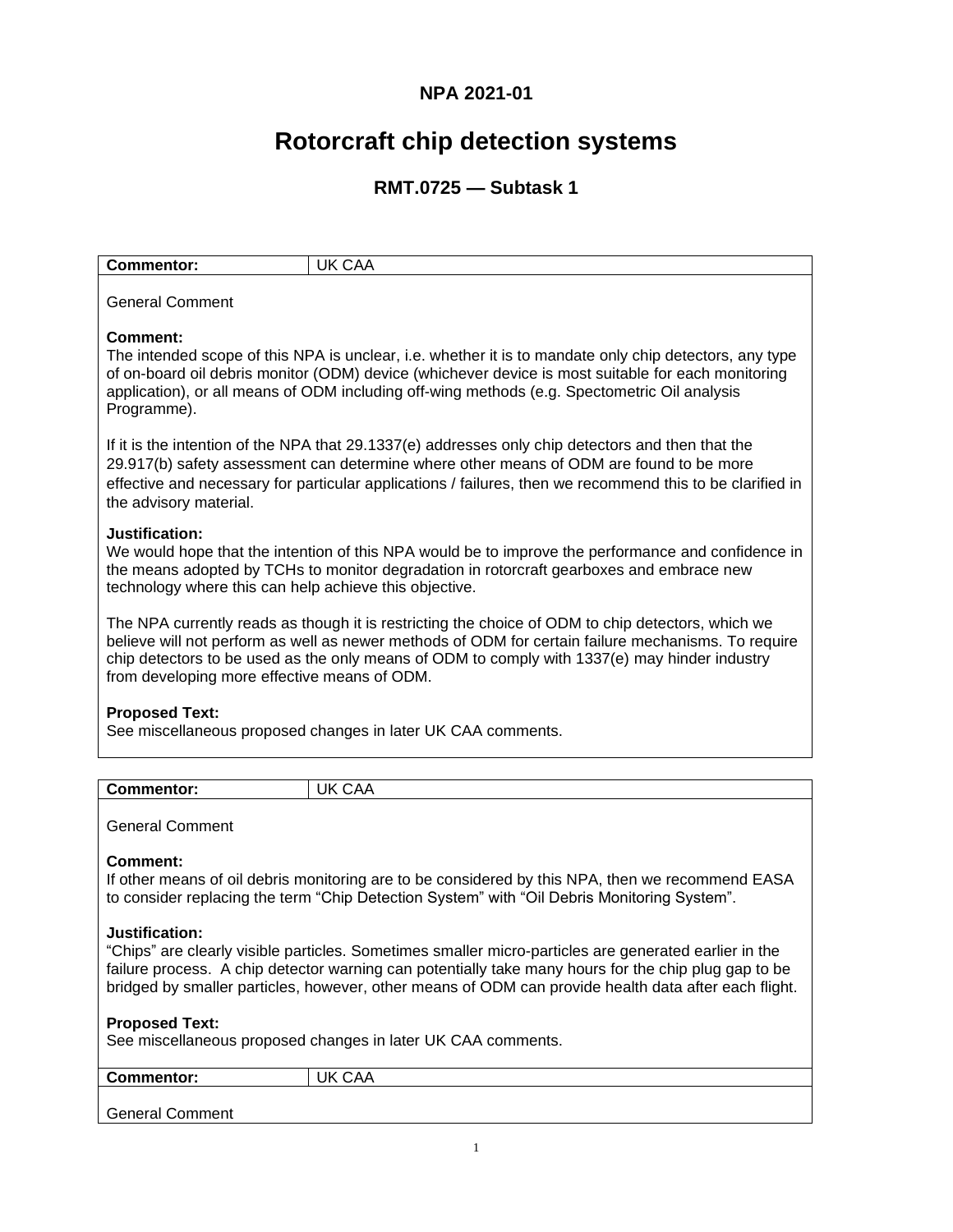## **Comment:**

We recommend that it should be considered whether a "Chip Detection System" that complies with this NPA would have had a reasonable chance of preventing recent accidents including G-REDL, G-REDW, G-CHCN, LN-OJF.

## **Justification:**

As Norwegian AIB recommendation NORW-2018-004 was made following the accident of LN-OJF, we believe preventing a similar accident should be included as a foundation of this rule-making task.

## **Proposed Text:**

See miscellaneous proposed changes in later UK CAA comments.

| Ιk<br>Commentor:<br>$\mathbf{v}$<br>.<br>$\cup$ |  |
|-------------------------------------------------|--|
|                                                 |  |

General Comment

## **Comment:**

Chip detection is only reliable if the degradation of the component is relatively slow and produces a relatively large number of medium or larger size particles. If the final stages of degradation are too quick or a low number of magnetic particles are produced, then other means of ODM may be more effective.

The text of this NPA infers that the scope of monitoring is limited to identification of "chips". In order to benefit from monitoring micro-particles, we believe the NPA should consider referring to "debris" instead of "chips".

## **Justification:**

Other means of ODM can monitor smaller particles (sometimes generated due to initial wear earlier in the failure process) and provide health indication data after each flight, as opposed to waiting potentially many hours for a chip plug gap to be bridged.

## **Proposed Text:**

See miscellaneous proposed changes in later UK CAA comments.

| <b>Commentor:</b> | .<br>. .<br>$\mathbf{v}$ |
|-------------------|--------------------------|
|                   |                          |

General Comment

## **Comment:**

The meaning of the terms "chip detector" and "chip detection system" in this NPA is unclear. There are a number of terms used throughout this NPA that would benefit from being more accurately defined. Proposed definitions are as follows:

- a. *Aggressive Wear*: Wear which is occurring at a rate which is higher than that normally expected, or which may indicate damage that could affect design assumptions regarding component reliability or structural integrity.
- b. *Chip Detection System*: Any means of detecting and/or monitoring ferromagnetic particles in an oil system (pressurised or unpressurised "splash lubricated").
- c. *Chip*: Sizeable piece of ferromagnetic material, e.g. spalling debris or built-in debris from the manufacturing process. Historically chips have been easily visible (>500 µm effective diameter) with the naked human eye.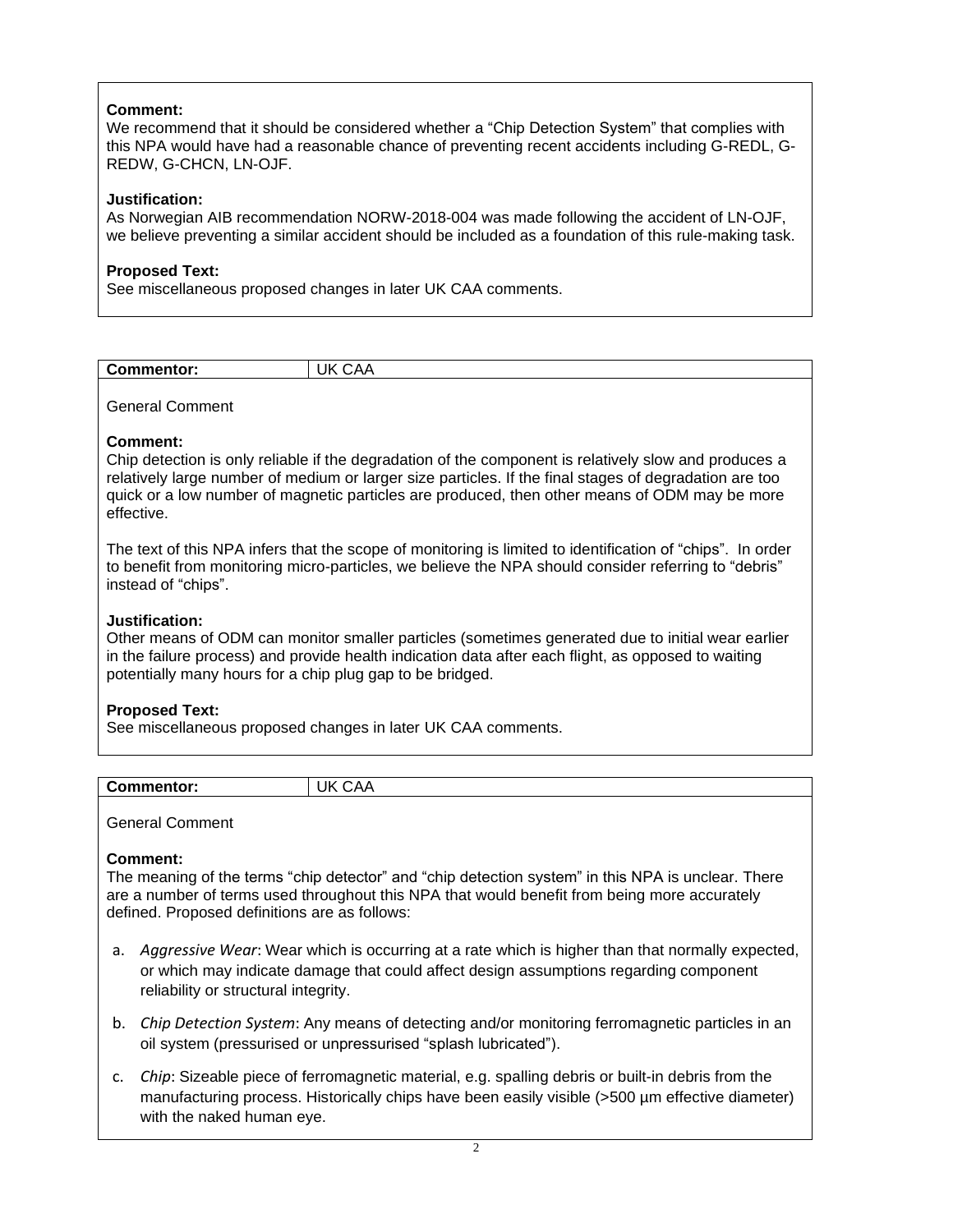- d. *Debris*: Means any ferromagnetic particles resulting from damage including wear of elements within the gearbox, including smaller micro-particles, such as "sludge", "paste" or "fuzz", which can be an advanced indicator of normal or abnormal wear.
- e. *Detection*: Means detection with respect to providing the capability of early warning regarding the condition of components associated with the failure modes for which oil debris monitoring has been identified as a compensating provision.
- f. *Effectiveness*: Means the capability to provide an early warning regarding the condition of components associated with the failure modes for which oil debris monitoring has been identified as a compensating provision.
- g. *Gearbox*: Means each rotor drive system gearbox and associated lubrication system, including each gearbox module which relies on an independent chip detection system.

## **Justification:**

Correct understanding of these terms is a prerequisite to achieving the intent of this requirement.

## **Proposed Text:**

See miscellaneous proposed changes in later UK CAA comments.

| ١K<br>Commentor:<br>$\mathbf{r}$<br>,, ,, ,<br>______ |  |
|-------------------------------------------------------|--|

General Comment

#### **Comment:**

29.1337(e) is applicable to "rotorcraft rotor drive system transmissions and gearboxes". If EASA consider that this NPA is only relevant to applications which have an oil system, then this consequently limits the applicability to gearboxes. In this case the requirement and associated AMC should refer only to "gearboxes" and not "transmissions and gearboxes".

#### **Justification:**

Gearboxes are a subset of transmissions. Therefore, the NPA should state either "transmission" or "gearboxes". However, only gearboxes have an oil system, which is necessary for a chip detection system to function, in which case it is more accurate to state "gearboxes".

#### **Proposed Text:**

See miscellaneous proposed changes in later UK CAA comments.

| <b>Commentor:</b> | Ιk<br>$\Lambda$ .<br>.<br>v |
|-------------------|-----------------------------|
|                   |                             |

General Comment

## **Comment:**

If 29.1337(e) refers to "chip detection systems", then 29.1305 should also refer to "chip detection systems" rather than "chip detectors". If EASA decide that the scope of this NPA should address other means of ODM in addition to chip detectors, then both 29.1337(e) and 29.1305 should refer to "oil debris monitoring systems".

#### **Justification:**

29.1337(e) and 29.1305 should utilise consistent terminology.

#### **Proposed Text:**

See miscellaneous proposed changes in later UK CAA comments.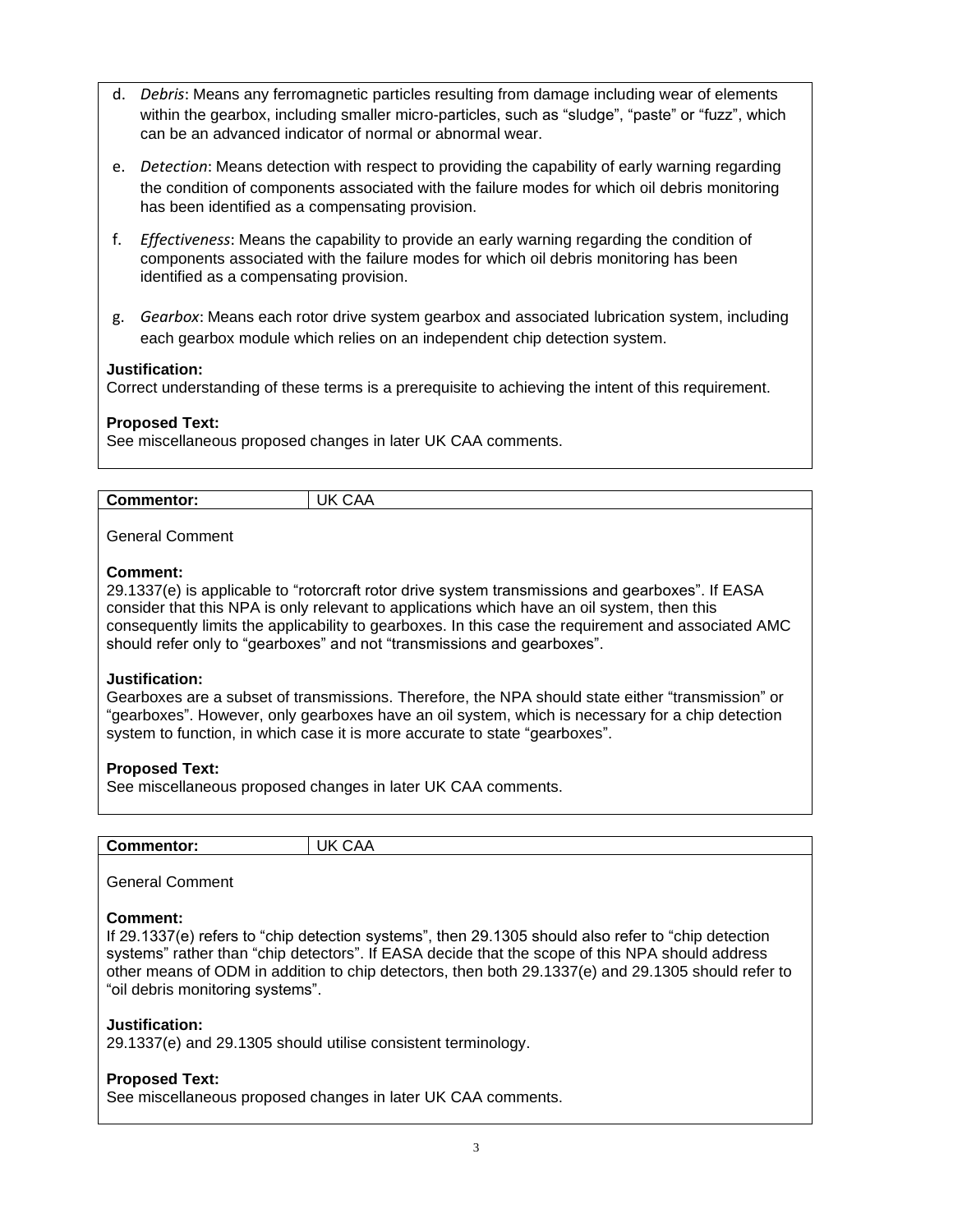| <b>Commentor:</b><br>______ | JK<br>-<br>$\mathbf{v}$<br>UAA |
|-----------------------------|--------------------------------|
|                             |                                |

General Comment

## **Comment:**

The NPA only applies the method of demonstration of the performance of ODM systems to systems which are both identified as compensating provisions for compliance with 29.917(b) and where used for compliance with 29.1337(e). Though often the same ODM system will be used for compliance with 29.917(b) and 1337(e), sometimes other chip detectors (or "mag plugs") are used to monitor individual gearbox modules or other locations in the oil system. We recommend the NPA should be clear whether compliance with 29.1337(e) will require that;

a. all chip detection systems identified in 29.917(b) become the subject of 29.1337(e), or b. only one chip detection system per gearbox is needed to satisfy 29.1337(e), or c. at least one chip detection system should be provided, and its effectiveness substantiated, for every gearbox or gearbox module for which the safety assessment has identified potentially hazardous or catastrophic failure conditions.

## **Justification:**

The current NPA does not appear to clearly address multiple chip detectors, chip detectors without cockpit indication, and the possibility of different gearbox modules needing their own dedicated means of ODM.

## **Proposed Text:**

See miscellaneous proposed changes in later UK CAA comments.

| Commentor: | Ιk<br>$\mathbf{v}$<br>_<br>◡◠◠ |
|------------|--------------------------------|

#### General Comment

#### **Comment:**

This NPA references Norwegian AIB recommendation NORW-2018-004, which was raised following an accident involving spalling of a bearing race, involving a gear with an integrated bearing race. A large spall particle might have a mass in excess of 20 mg. Consequently, if the test described in AMC 29.1337 proposes releasing 60g of debris, this might represent an unacceptably small number of spall particles. The NPA should be clear that the mass of debris used for a test should be selected such that there is a sufficient number of representative particles to achieve a statistically significant test result.

#### **Justification:**

Testing prescribed should achieve statistically significant results.

## **Proposed Text:**

As required taking into account the above comment.

| -<br>.<br>οн<br>- 11<br>- | $\mathbf{r}$ |
|---------------------------|--------------|
|                           |              |

General Comment

#### **Comment:**

AMC 29.1337 (2) states that gearbox debris detection performance "must be demonstrated". The terminology "must", is usually limited to use in the specification rather than advisory material.

## **Justification:**

Text should be consistent with defining a method of compliance.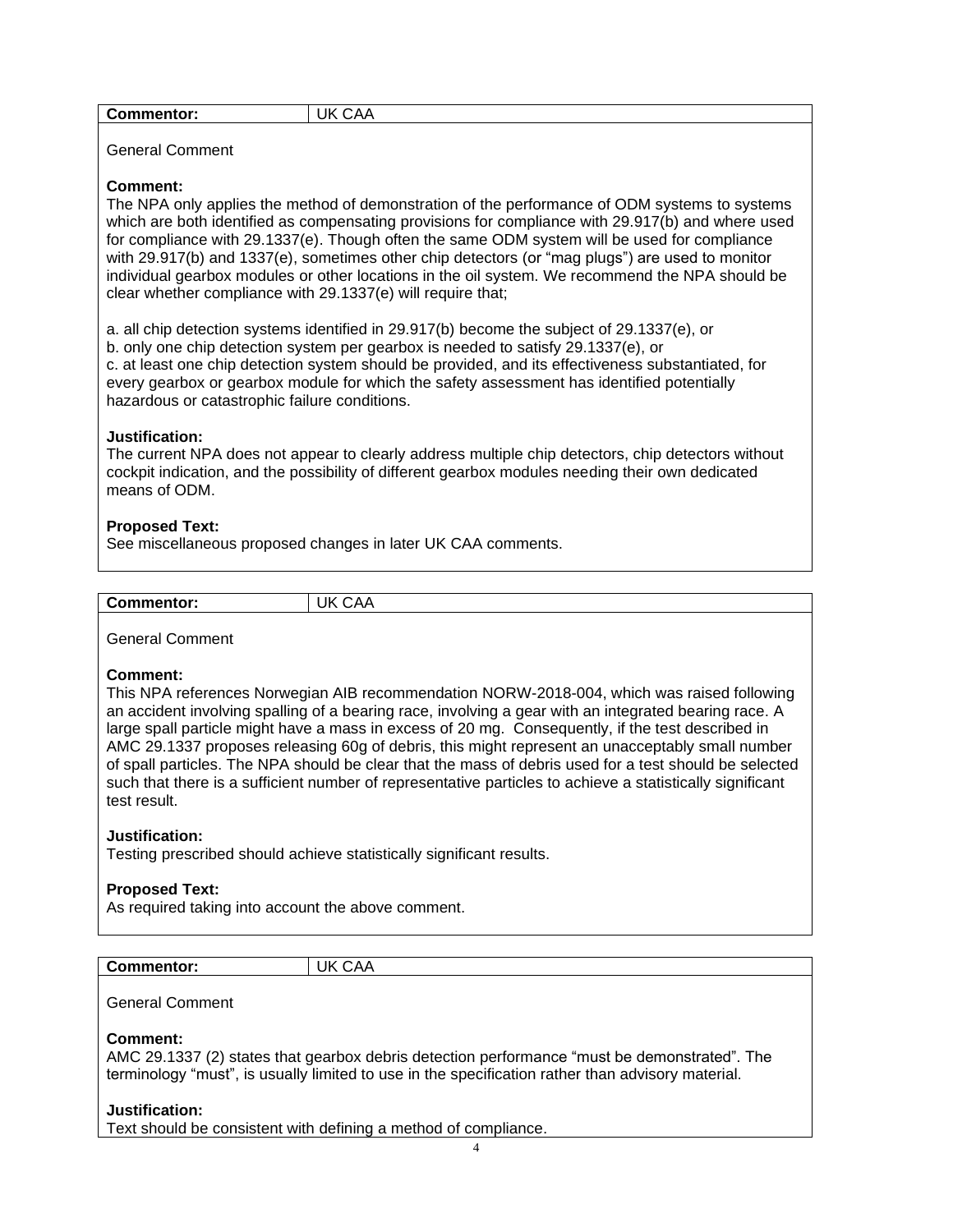## **Proposed Text:**

As required taking into account the above comment.

| <b>Commentor:</b>                                                                                                                                                               | <b>UK CAA</b>                                                                                                                                                                                          |  |
|---------------------------------------------------------------------------------------------------------------------------------------------------------------------------------|--------------------------------------------------------------------------------------------------------------------------------------------------------------------------------------------------------|--|
| <b>General Comment</b>                                                                                                                                                          |                                                                                                                                                                                                        |  |
| <b>Comment:</b> General comments and miscellaneous changes proposed with respect to CS 29 and<br>associated AMC should also be considered for CS 27 where accepted by EASA.     |                                                                                                                                                                                                        |  |
| Justification: Consistency                                                                                                                                                      |                                                                                                                                                                                                        |  |
|                                                                                                                                                                                 |                                                                                                                                                                                                        |  |
|                                                                                                                                                                                 |                                                                                                                                                                                                        |  |
| <b>Commentor:</b>                                                                                                                                                               | <b>UK CAA</b>                                                                                                                                                                                          |  |
| Page No: 1                                                                                                                                                                      |                                                                                                                                                                                                        |  |
| Paragraph No: N/A                                                                                                                                                               |                                                                                                                                                                                                        |  |
| Comment:                                                                                                                                                                        | The NPA is specifically focused on chip detection systems, we believe the NPA should be focussed<br>on monitoring degradation in the rotorcraft gearboxes rather than concentrating on chip detectors. |  |
| Justification:                                                                                                                                                                  | To support industry to develop effective means of degradation monitoring.                                                                                                                              |  |
| <b>Proposed Text:</b><br>As required taking into account the above comment.                                                                                                     |                                                                                                                                                                                                        |  |
|                                                                                                                                                                                 |                                                                                                                                                                                                        |  |
| <b>Commentor:</b>                                                                                                                                                               | <b>UK CAA</b>                                                                                                                                                                                          |  |
| Page No: 5                                                                                                                                                                      |                                                                                                                                                                                                        |  |
| Paragraph No: 1 <sup>st</sup> paragraph                                                                                                                                         |                                                                                                                                                                                                        |  |
| <b>Comment:</b><br>We recommend it is stated that the main gearboxes are not closed systems thus the operational<br>environment within the gearbox can't be closely controlled. |                                                                                                                                                                                                        |  |
| Justification:<br>This could lead to imprecise understanding of the degradation and failure mechanisms of the<br>gearbox components.                                            |                                                                                                                                                                                                        |  |
| <b>Proposed Text:</b><br>As required taking into account the above comment.                                                                                                     |                                                                                                                                                                                                        |  |
|                                                                                                                                                                                 |                                                                                                                                                                                                        |  |
| <b>Commentor:</b>                                                                                                                                                               | <b>UK CAA</b>                                                                                                                                                                                          |  |
| Page No: 5                                                                                                                                                                      |                                                                                                                                                                                                        |  |

Paragraph No: 2<sup>nd</sup> paragraph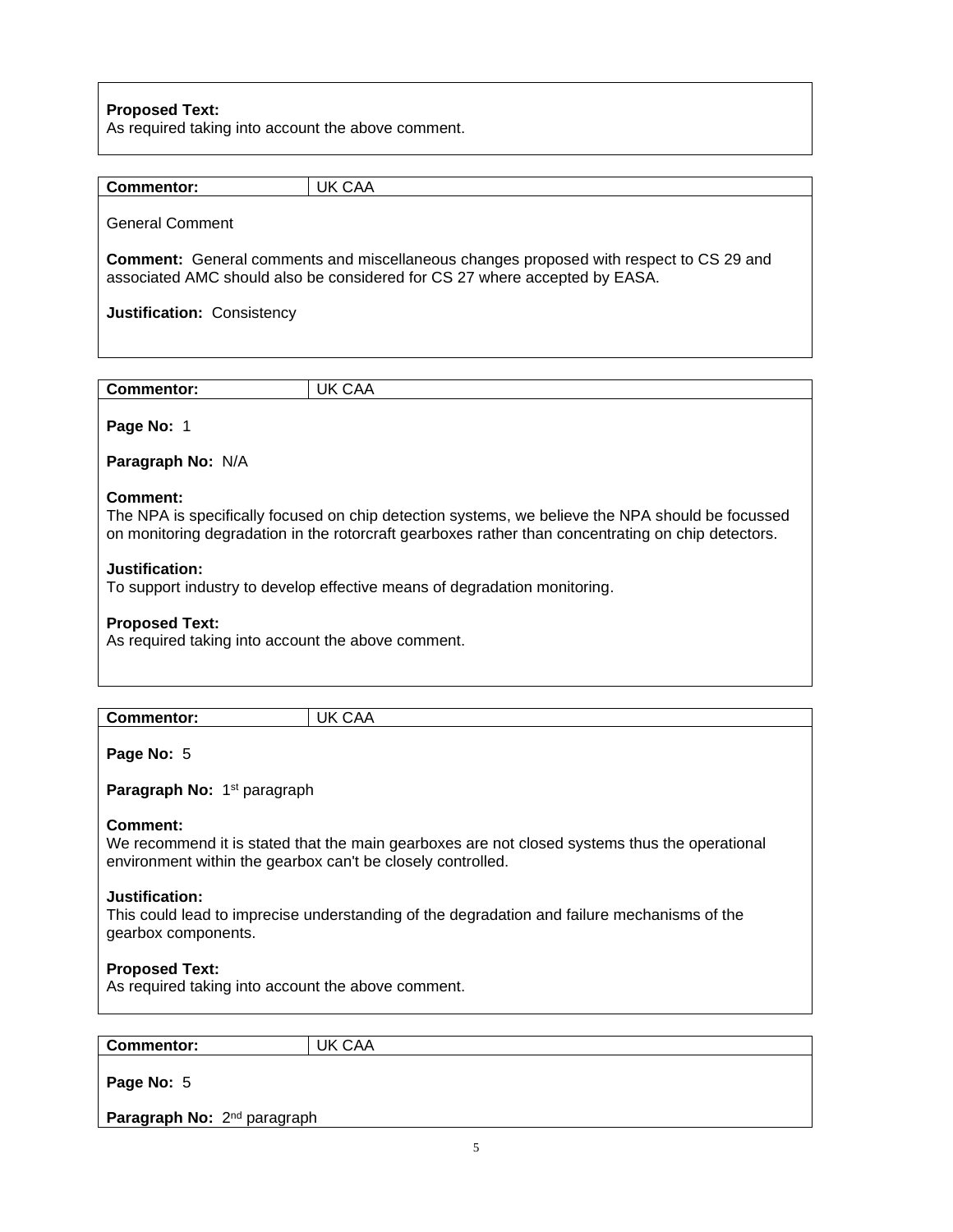**Comment:** The final sentence of the 2nd paragraph states: "*These particles are typically released by gearbox components when they are worn or damaged, and are therefore considered to be a reliable way of detecting when elements of the system are no longer in a serviceable condition*" . We believe this is factually incorrect.

## **Justification:**

There have been 2 accidents and 29 fatalities that have shown that chip detection systems in rotorcraft are fallible. Chip detection is only reliable if the degradation of the component is relatively slow and produces a relatively large number of particles. If the degradation is rapid or a low number of magnetic particles are produced during the degradation then a chip detection system is likely to be ineffective.

Additionally, we believe the stated objective of the system is not enough, the monitoring system must detect the degradation whilst the components are in a serviceable condition.

## **Proposed Text:**

As required taking into account the above comment.

| <b>Commentor:</b> | Jk<br>$\lambda$<br><b>CAA</b><br>. . |
|-------------------|--------------------------------------|

## **Page No:** 5

Paragraph No: 6<sup>th</sup> paragraph and throughout

#### **Comment:**

We recommend the term "excessive wear" should be replaced with "aggressive wear" throughout the amendment text.

#### **Justification:**

"Wear" has a number of meanings, damage mechanisms arising from the motion of 2 contacting surfaces in respect of each other and the damage caused by these mechanisms. If a reader interprets it as the damage caused, then there is an issue. It would be expected that the chip detection system would identify active wear mechanisms before excessive wear damage has occurred.

A clear use of language is recommended making it clear to the reader that "wear" is a damage mechanism and "excessive" is to be replaced by "aggressive". Additionally, the term "aggressive wear" is defined within the GM or AMC text.

#### **Proposed Text:**

As required taking into account the above comment.

| {<br>. .<br>. .<br>$\tilde{~}$<br>. <b>.</b> | v |
|----------------------------------------------|---|
|                                              |   |

**Page No:** 9 and 17

**Paragraph No:** CS 29.1337 (e) and CS 27.1337 (e)

#### **Comment:**

The proposed requirement uses the term "effectively". We believe terms like "effectively" should not be used in regulations or certification specifications.

#### **Justification:**

If in the future there is any accident due to a chip detection system failing to detect degradation and impending failure of a gearbox, then EASA could be criticised as it did not ensure that there was an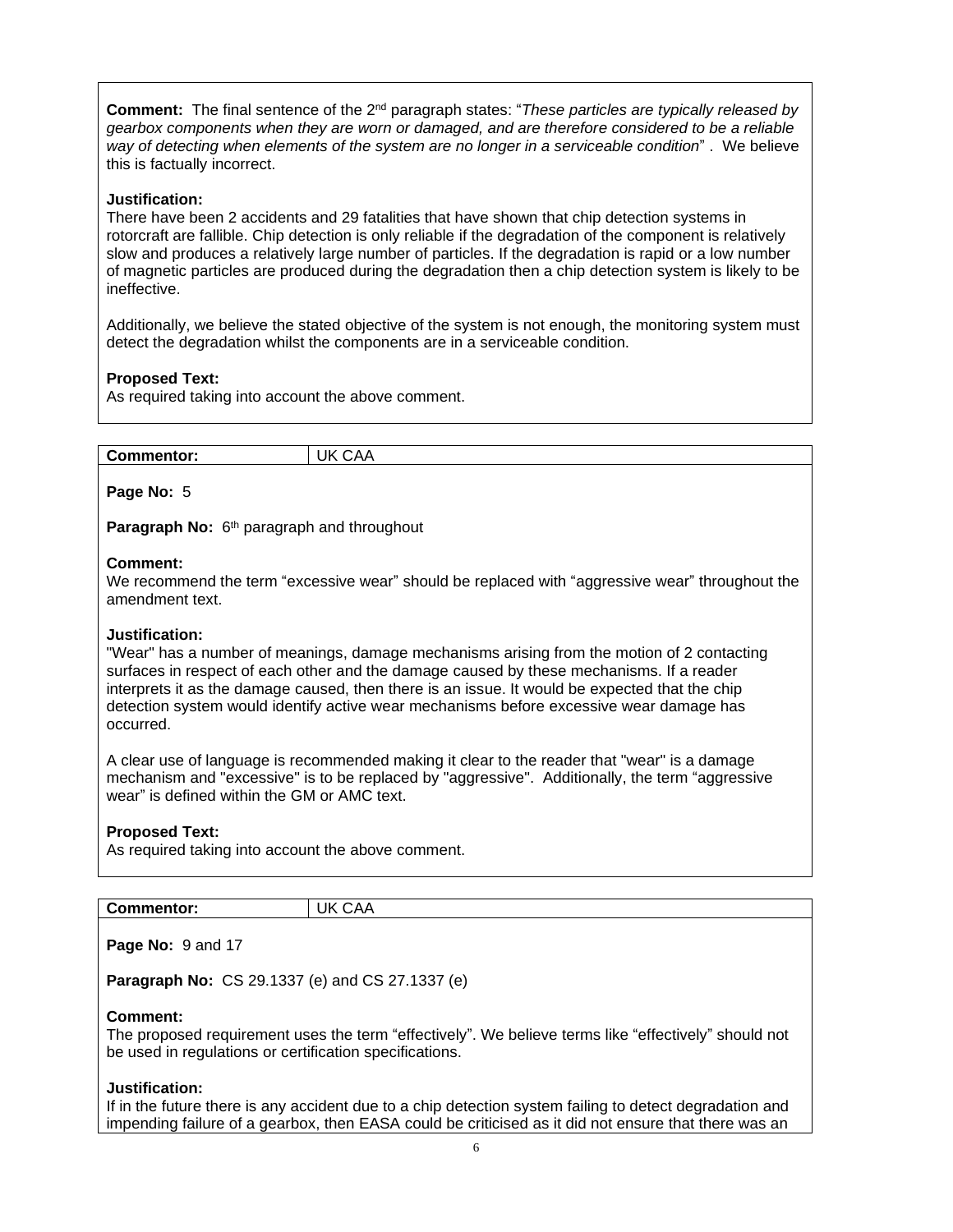effective chip detection system.

## **Proposed Text:**

Recommend EASA to either delete the term "effectively" or define what is considered to be effective.

The proposed requirement also uses the term "excessive wear" which should be replaced by the term "aggressive wear" as suggested in UK CAA previous comment.

| <b>Commentor:</b> | $\mathbf{v}$<br>ш |
|-------------------|-------------------|
|-------------------|-------------------|

## **Page No:** 9

## **Paragraph No: CS 29.1337 Powerplant Instruments**

## **Comment:**

Miscellaneous changes are proposed to the NPA text as detailed below.

— text proposed to be deleted by CAA is <mark>struck through in red and highlighted in yellow</mark>;

— new or amended text proposed for introduction by CAA is in red and highlighted in yellow.

— deletions proposed by EASA are struck through in red and new or amended text proposed by EASA are highlighted in **blue** for ease

## **Justification:**

We believe that replacing the terms in the proposed text section below, using the suggested definition in the earlier UK CAA comment, would aid the correct understanding and intent of this requirement.

## **Proposed Text:**

## **CS 29.1337 Powerplant Instruments**

 $[\ldots]$ 

(e) *Chip detection system*. Rotor drive system transmissions and gearboxes utilising ferromagnetic materials must be equipped with *chip detectors detection systems* designed and demonstrated to effectively indicate the presence of ferromagnetic particles resulting from damage or excessive, including *aggressive wear*, within each the transmission or gearbox, or gearbox module, failure of which could result in hazardous or catastrophic effect. Each *chip detector detection system* must:

1.Be designed to provide a signal to the indicator required by point (a)(23) of CS 29.1305(a)(23); and 2.Be provided with a means to allow crew members to check or to be informed of, in flight, whether the electrical circuits and signals of the *chip detector(s) detection system(s)* are functioning correctly. function of each detector electrical circuit and signal.

| Con<br>nentor:<br>$\sim$ ------- | Ιk<br>$\mathbf{v}$ |
|----------------------------------|--------------------|
|                                  |                    |

**Page No:** 9

**Paragraph No:** N/A

**Comment:** We believe CS 29.1305 (as referred to in CS 29.1337(e)(1)) should be amended as proposed below.

**Justification:** Consistency of terminology

## **Proposed Text:**

**CS 29.1305 Powerplant instruments** […]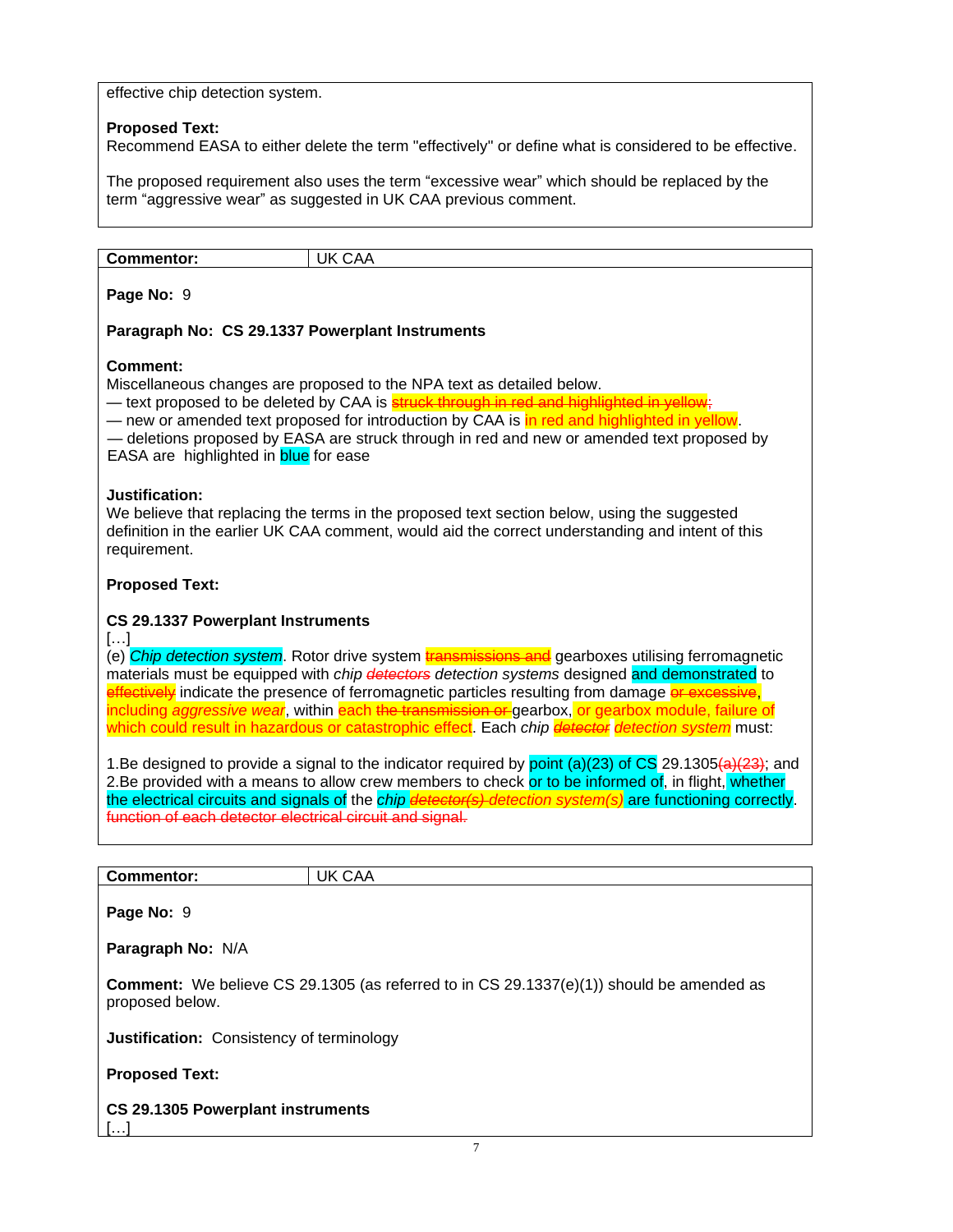(23) Warning or caution devices to signal to the flight crew when ferromagnetic particles are detected by the *chip detector detection system* required by CS 29.1337(e); and …

| <b>Commentor:</b>                              | <b>UK CAA</b>                                                                                                                                                                                                                                                                          |
|------------------------------------------------|----------------------------------------------------------------------------------------------------------------------------------------------------------------------------------------------------------------------------------------------------------------------------------------|
| Page No: 13                                    |                                                                                                                                                                                                                                                                                        |
|                                                | Paragraph No: AMC No 2 to 29.917, Rotor drive system design                                                                                                                                                                                                                            |
| Comment:<br>another G-REDL or NL-OJF accident. | We question whether the means of compliance detailed in AMC No 2 to 29.917 sufficient to prevent                                                                                                                                                                                       |
| Justification:                                 | During the G-REDL accident the chip detection system recorded a chip four minutes prior to the loss<br>of the rotor-head. Due to the use of subjective terminology an applicant could deem a chip detection<br>system with similar efficiency as compliant.                            |
|                                                | Additionally, there does not appear to be consideration of "human factors" such as the non-<br>recognition of critical degradation after first chip detection.                                                                                                                         |
| <b>Proposed Text:</b>                          | As required taking into account the above comment.                                                                                                                                                                                                                                     |
|                                                |                                                                                                                                                                                                                                                                                        |
| <b>Commentor:</b>                              | <b>UK CAA</b>                                                                                                                                                                                                                                                                          |
| Page No: 13                                    |                                                                                                                                                                                                                                                                                        |
|                                                | Paragraph No: AMC No 2 to 29.917 (1) Rotor drive system design                                                                                                                                                                                                                         |
| <b>Comment:</b>                                |                                                                                                                                                                                                                                                                                        |
| accurately defined.                            | There are a number of terms used throughout this NPA that would benefit from being more                                                                                                                                                                                                |
|                                                | Miscellaneous changes are proposed to the NPA text as detailed below.<br>- text proposed to be deleted by CAA is <b>struck through in red and highlighted in yell</b><br>, and the state of the second contract from the following the state $\bigcap_{n\geq 0}A_nA_n$ is the state of |

— new or amended text proposed for introduction by CAA is in red and highlighted in yellow.

— deletions proposed by EASA are struck through in red and new or amended text proposed by EASA are highlighted in **blue** for ease.

#### **Justification:**

We believe that the correct understanding of these terms is a prerequisite to achieving the intent of this requirement.

## **Proposed Text:**

## **AMC No 2 to 29.917 Rotor drive system design**

For each *chip detection system* used as a compensating provision for hazardous or catastrophic failures to meet point (b) of CS 29.917, this section introduces acceptable means of compliance to substantiate their effectiveness chip detection systems specified in point appropriate compensating provision.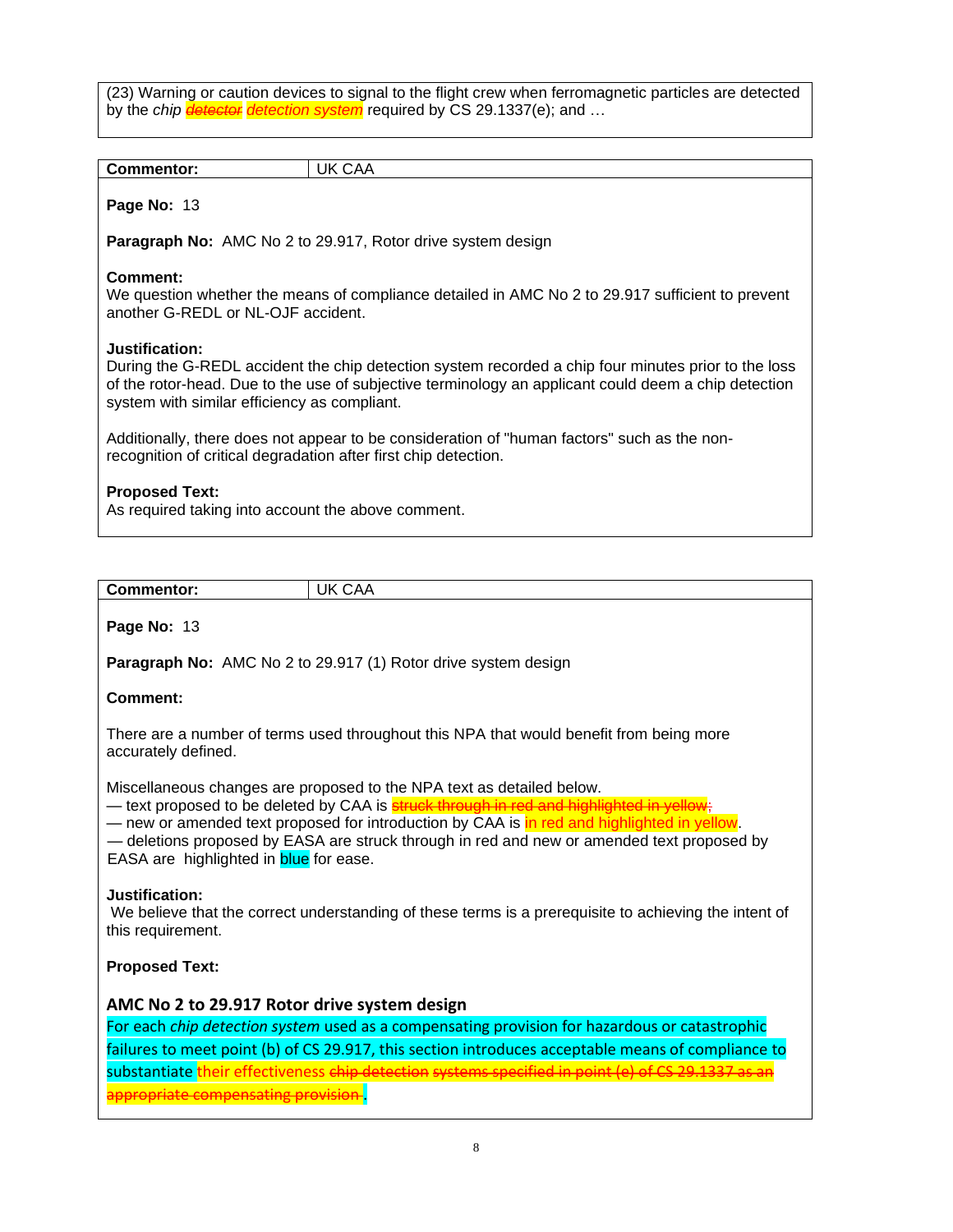| (1) Definitions: |                                                                                                                                                                   |
|------------------|-------------------------------------------------------------------------------------------------------------------------------------------------------------------|
| a.               | Aggressive Wear: Wear which is occurring at a rate which is higher than normal                                                                                    |
|                  | expectation or may indicate damage that could affect design assumptions regarding                                                                                 |
|                  | component reliability or structural integrity.                                                                                                                    |
| b.               | Chip Detection System: Any means of detecting and/or monitoring ferromagnetic                                                                                     |
|                  | particles in the oil system (pressurised or unpressurised "splash lubricated").                                                                                   |
| $\mathsf{c}$ .   | Chip: Sizeable piece of ferromagnetic material, e.g. spalling debris or built in debris                                                                           |
|                  | from manufacturing process. Historically chips have been easily visible (>500 µm)                                                                                 |
|                  | with the naked human eye.                                                                                                                                         |
|                  | d. Oil Debris: Ferromagnetic particles resulting from damage or wear of elements                                                                                  |
|                  | within the gearbox.                                                                                                                                               |
| e.               | Detection: Means detection with respect to providing the capability of early                                                                                      |
|                  | warning regarding the condition of components associated with the failure modes                                                                                   |
|                  | for which oil debris monitoring has been identified as a compensating provision.                                                                                  |
| f.               | Effectiveness: Means the capability to provide an early warning regarding the                                                                                     |
|                  | condition of components associated with the failure modes for which oil debris                                                                                    |
|                  | monitoring has been identified as a compensating provision.                                                                                                       |
| g.               | Gearbox: Means each rotor drive system gearbox and associated lubrication                                                                                         |
|                  | system, including each gearbox module which relies on an independent chip                                                                                         |
|                  | detection system.                                                                                                                                                 |
|                  | $\frac{1}{2}(2)$ A chip detection system installed on for the purpose of monitoring a rotor drive system                                                          |
|                  | <del>transmission or</del> gearbox <mark>for compliance with point (e) of CS 29.1337 is typically</mark> and                                                      |
|                  | which is identified as a compensating provision in the rotor drive system design<br>assessment may also be used for compliance with point (e) of CS 29.1337. As a |
|                  | compensating provision, it is intended to minimise the likelihood of occurrence of                                                                                |
|                  | certain <i>failures in transmissions and gearboxes, including some hazardous and</i>                                                                              |
|                  | catastrophic failures.                                                                                                                                            |
|                  | $\frac{1}{2}(3)$ In order to be accepted as an appropriate compensating provision, the <i>chip detection</i>                                                      |
|                  | system must effectively indicate the presence of ferromagnetic particles released due to                                                                          |
|                  | degradation, such as wear or other damage, that could lead to the failure-modes whose                                                                             |
|                  | occurrence the chip detection system is intended to minimise. As a result, when                                                                                   |
|                  | demonstrating compliance with point (b) of CS 29.917, the effectiveness of the chip                                                                               |
|                  | detection system should be substantiated for all the relevant identified hazardous and                                                                            |
|                  | catastrophic failure modes should be substantiated by using full-scale testing.                                                                                   |
|                  | $\frac{1}{2}(4)$ The test(s) performed for this demonstration should address all the areas of the rotor                                                           |
|                  | drive system associated with the failure-modes for which the chip detection system is                                                                             |
|                  | identified as a compensating provision. Point (3)(a) of AMC 29.1337 provides further                                                                              |
|                  | guidance on the use of full-scale testing as a means for compliance demonstration for                                                                             |
|                  | the <i>chip detection system</i> and as well as providing performance objectives to be met in                                                                     |
|                  | order to demonstrate the general level of effectiveness of the system. In addition, the                                                                           |

specific characteristics of the failure modes, for which the *chip detection system* is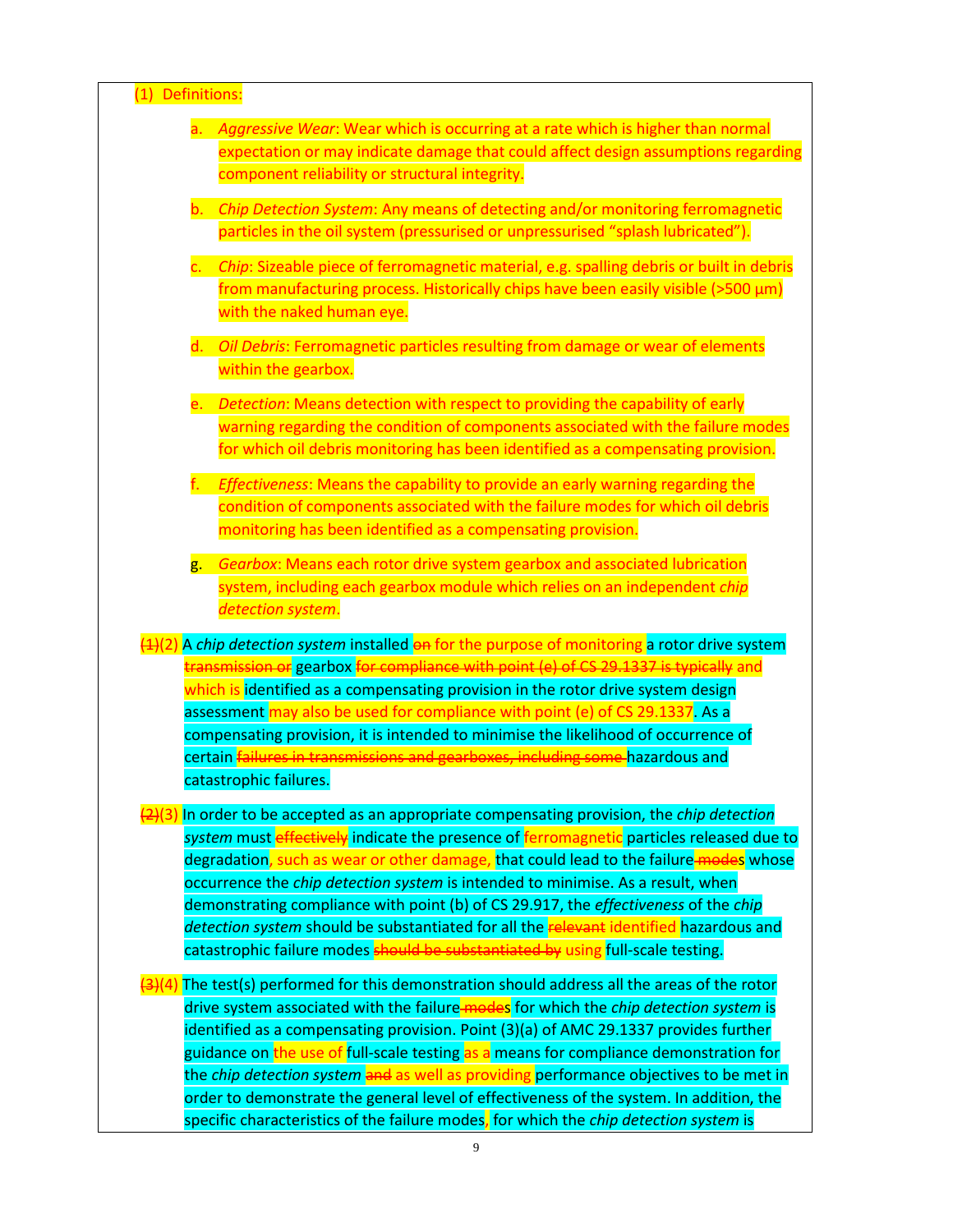identified as a compensating provision, should be evaluated to ensure that the *detection effectiveness* of point (2) of AMC 29.1337 is sufficient. For cases where the failure modes being analysed cannot be identified by the chip detection effectiveness prescribed in point (2) of AMC 29.1337 with a sufficient margin, before the occurrence of hazardous or catastrophic consequences, enhanced objectives for the demonstration of the chip *detection effectiveness* should replace those of point (2) of AMC 29.1337.

*Note:* The demonstration of the *effectiveness* of a *chip detection system* performed in support of lemonstration of compliance with point (b) of CS 29.917 and point (e) of CS 29.1337 should not be considered as a means to obtain credit towards compliance with other certification specifications. Robust-Reliable design using conservative safety margins should still be considered as the primary **mitigation** means **for** to minimise the likelihood of rotor drive system failures.

#### **Page No:** 13

**Paragraph No:** 3 - AMC No 2 to 29.917 (2), Rotor drive system design

#### **Comment:**

As currently proposed, the AMC No 2 to 29.917 (2) uses the term "effectively".

#### **Justification:**

We believe terms like "effectively" should not be used in regulations or certification specifications. If in the future there is any accident due to a chip detection system failing to detect degradation and impending failure of a gearbox, EASA could come under criticism as it did not ensure that there was an effective chip detection system.

#### **Proposed Text:**

Recommend EASA to either delete the term "effectively" or define what is considered to be effective.

| <b>Commentor:</b> | Ιk<br>∩∆∆<br>◡₼₼ |
|-------------------|------------------|
|                   |                  |

**Page No:** 14

**Paragraph No:** AMC 29.1337 (2), Powerplant instruments

#### **Comment:**

We question whether a detection system that just meets the criteria detailed here would have prevented the G-REDL and LN-OJF accidents. considering the human factors that were involved in the G-REDL case. If the first chip detect indication is missed, there needs to be further opportunity to detect the damage before failure.

#### **Justification:**

The text does not appear to consider Human Factors, there is a principle within damage tolerance that there must be at least 3 opportunities for identification of the damage before the component fails.

#### **Proposed Text:**

As required taking into account the above comment.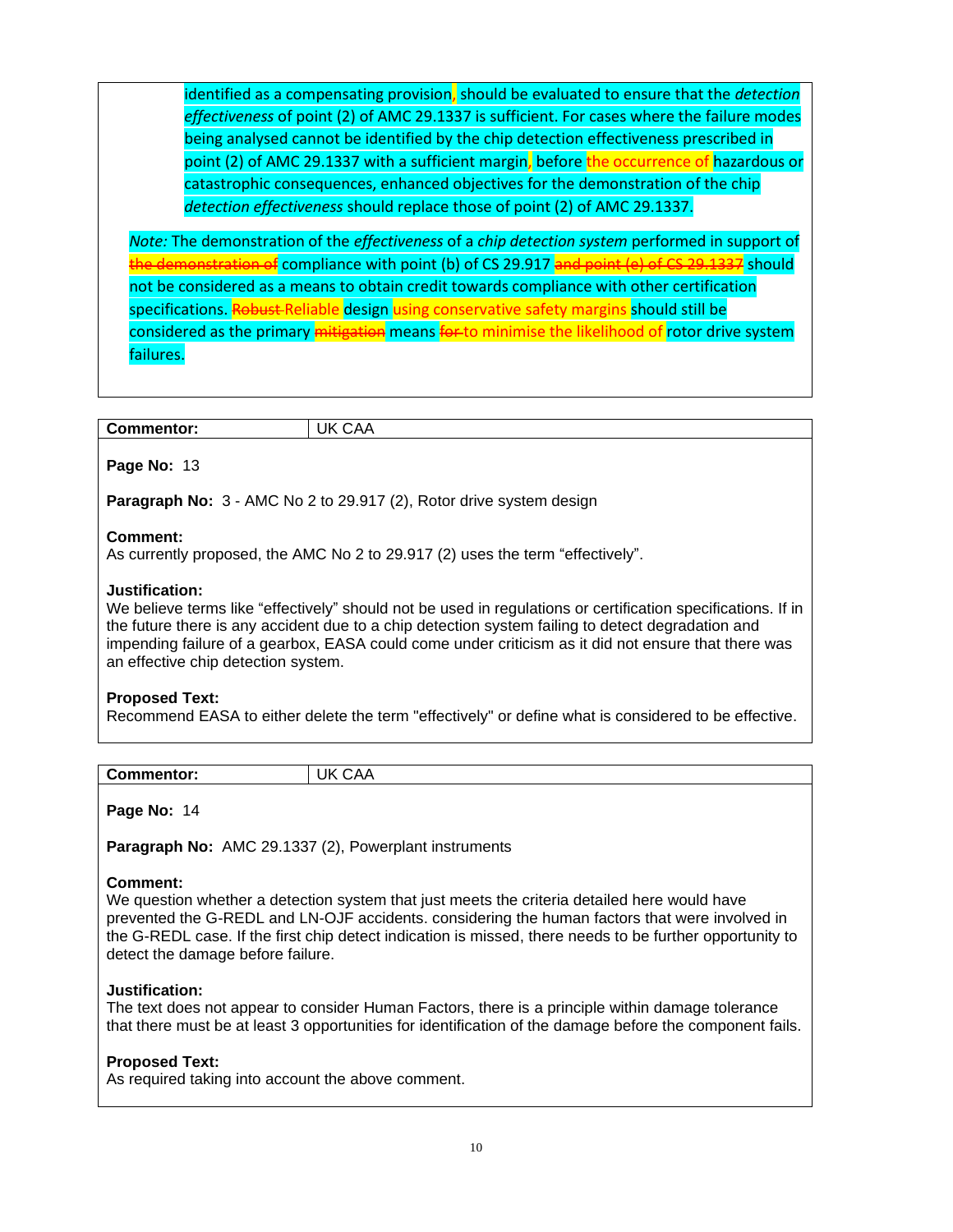| Commentor:                                                               | UK CAA                                                                                                                                                                                                                                                                                                             |
|--------------------------------------------------------------------------|--------------------------------------------------------------------------------------------------------------------------------------------------------------------------------------------------------------------------------------------------------------------------------------------------------------------|
| Page No: 14                                                              |                                                                                                                                                                                                                                                                                                                    |
| Paragraph No: AMC 29.1337 (2) Powerplant Instruments                     |                                                                                                                                                                                                                                                                                                                    |
| Comment:<br>pilot will have sufficient time to find a safe landing site. | Regarding an interpretation of the following test criteria: At the point when wear is causing the<br>production of 60 mg of spalled material, the chip detection system must generate a pilot warning<br>within 20 minutes, our concern is whether with a low spalling rate with rapid rolling contact fatigue the |

|--|

**Page No:** 14

**Paragraph No:** AMC 29.1337 Powerplant Instruments

## **Comment:**

We recommend that other additional means of oil debris monitoring are considered in this NPA and therefore the term "Chip Detection System" is replaced with "Oil Debris Monitoring System".

Miscellaneous changes are proposed to the NPA text as detailed below.

— text proposed to be deleted by CAA is **struck through in red and highlighted in yellow** 

— new or amended text proposed for introduction by CAA is in red and highlighted in yellow.

— deletions proposed by EASA are struck through and new or amended text proposed by EASA are highlighted in **blue** for ease

## **Justification:**

"Chips" are clearly visible particles. Sometimes smaller micro-particles are generated earlier in the failure process. A chip detector warning can potentially take many hours for the chip plug gap to be bridged by smaller particles, however, other means of ODM can provide health data after each flight.

## **Proposed Text:**

## **AMC 29.1337 Powerplant Instruments**

This AMC provides further guidance and acceptable means of compliance to supplement FAA AC 29- 2C § AC 29.1337 to meet EASA's interpretation of CS 29.1337. As such, it should be used in conjunction with the FAA AC.

For *chip detection systems*, the following aspects should be taken into consideration in order to demonstrate compliance with point (e) of CS 29.1337:

(1) Chip *Oil debris detection effectiveness*. The effectiveness of a chip detection system should be understood as its capability to indicate the presence of ferromagnetic particles within a tansmission or a gearbox. Dependent on the type of chip detection system and its design, the particle capture or indication *effectiveness* may be different for different sizes or shapes of particle. Because of the nature of a *chip detection system*, which requires these ferromagnetic particles to move to the vicinity of its sensing element(s) (chip detector(s)), the *effectiveness* of the *chip detection system* is dependent upon:

— the design of the rotor drive system's transmission or gearbox;

— the location of the **chip** detector; and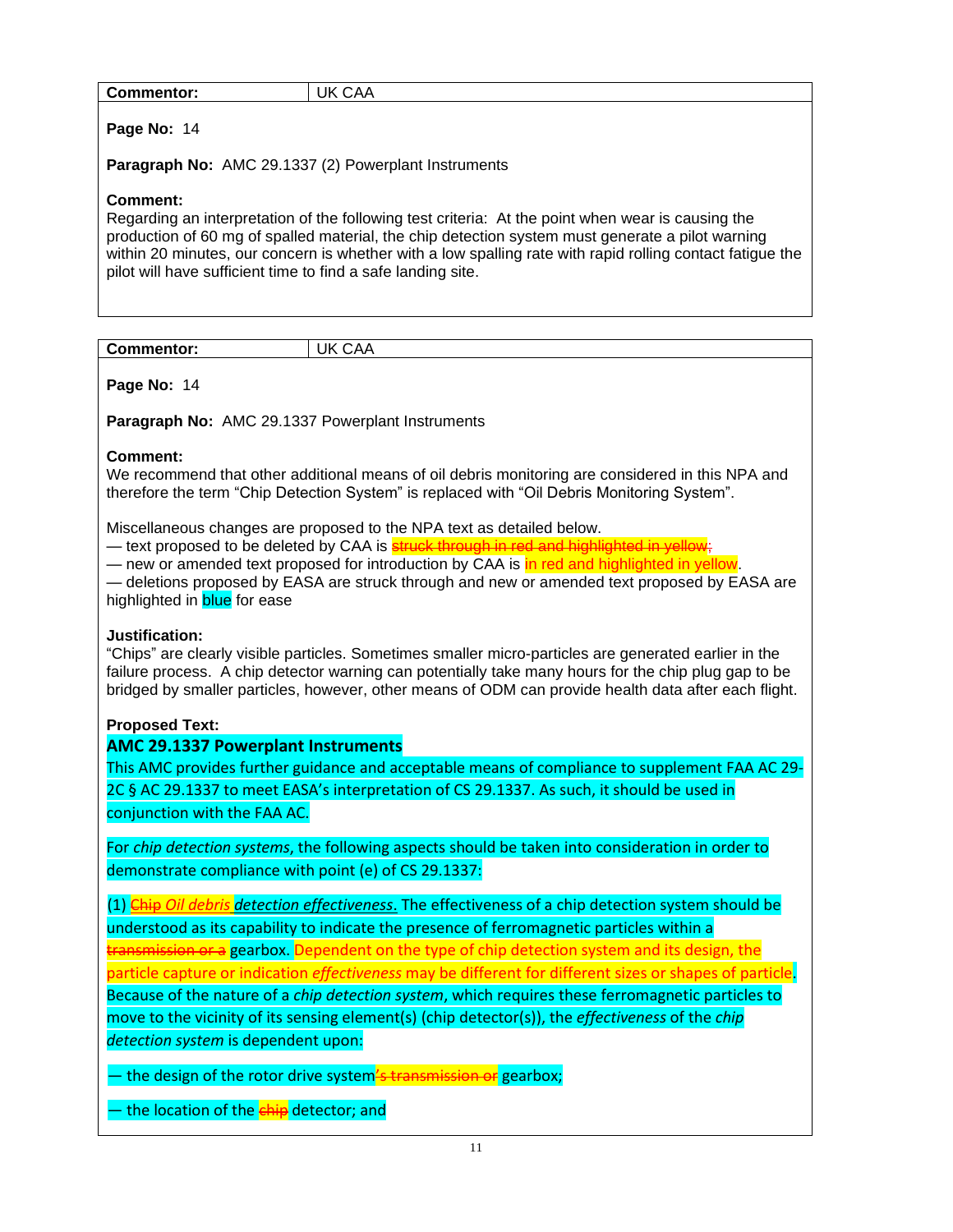#### — the design of the **chip** detector.

(2)Demonstration of effectiveness. A *chip detection system* installed in a rotor drive system's transmission or gearbox must be demonstrated to effectively perform its function of indicating the presence of ferromagnetic particles resulting from damage or, including excessive aggressive wear, within the transmission or gearbox. As previously mentioned, the *effectiveness* of a *chip detection* system is also affected by the design of the transmission or gearbox in question and the location of the chip *oil debris* detectors within them. As a result, when evaluating the *effectiveness* of the *chip*  detection system, the characteristics of the complete transmission or gearbox should be taken into account. Hence, the demonstration of the *effectiveness* of the *chip detection system* should show that the capability of the system is adequate to consistently generate a caution/warning signal within an acceptable period of time of a limited amount of ferromagnetic material in the form of representative particles being released, considering the characteristics of the corresponding transmission or gearbox, such as oil ways and flow paths towards the chip detectors. Concerning the level of *effectiveness* that is considered adequate to fulfil this certification specification, it is considered acceptable to show that a caution/warning signal is generated by the *chip detection*  system following the release of 60 mg of ferromagnetic material from **any** each affected relevant area of the transmission or gearbox. The amount of 60 mg should be used, unless it can be substantiated that a greater amount is acceptable, based on the characteristics of the failure modes associated with the specific area of the transmission or gearbox under evaluation. In addition, no more than 20 minutes should elapse between the introduction of the first particles of ferromagnetic material and the generation of the caution/warning signal by the *chip detection system*. The applicant should consider particles with characteristics (shapes, sizes, densities and magnetic properties) representative of the potential types of damage or wear associated with the failure modes of the areas of the gearbox being tested. In addition, it should be ensured that the *chip detection system* performs its intended function under the range of expected operating conditions. Therefore, the applicant should take into consideration, by means of design analysis and/or dedicated testing, any aspects of the *chip detection system* and the gearboxes and transmissions in which it is installed, that could affect the effectiveness of the system. These aspects should include the:

— attitude of the rotorcraft,

— temperature and viscosity of the oil,

— exact location from which the ferromagnetic particles are released, and the vicinity of any potential retention features which could trap *oil debris* particles.

(3) Means used for the demonstration of effectiveness. As an initial step, a preliminary design assessment should be performed. This evaluation should address all the areas of the transmission or each affected gearbox, or gearbox module, from which ferromagnetic particles could be released and the expected paths by which the particles will reach the chip detectors. The assessment should identify those design features that might impede particles from reaching a chip detector. In general, the areas of the **transmission or** gearbox to be considered for this evaluation should include those onf the main and/or tail rotor drive path train (or those which could affect the correct transmission of torque to theose main or tail rotors), including the contact locations of the bearings, gears and shafts that are internal to the **transmission or** gearbox.

The outcome of the preliminary design assessment should be used to determine the need for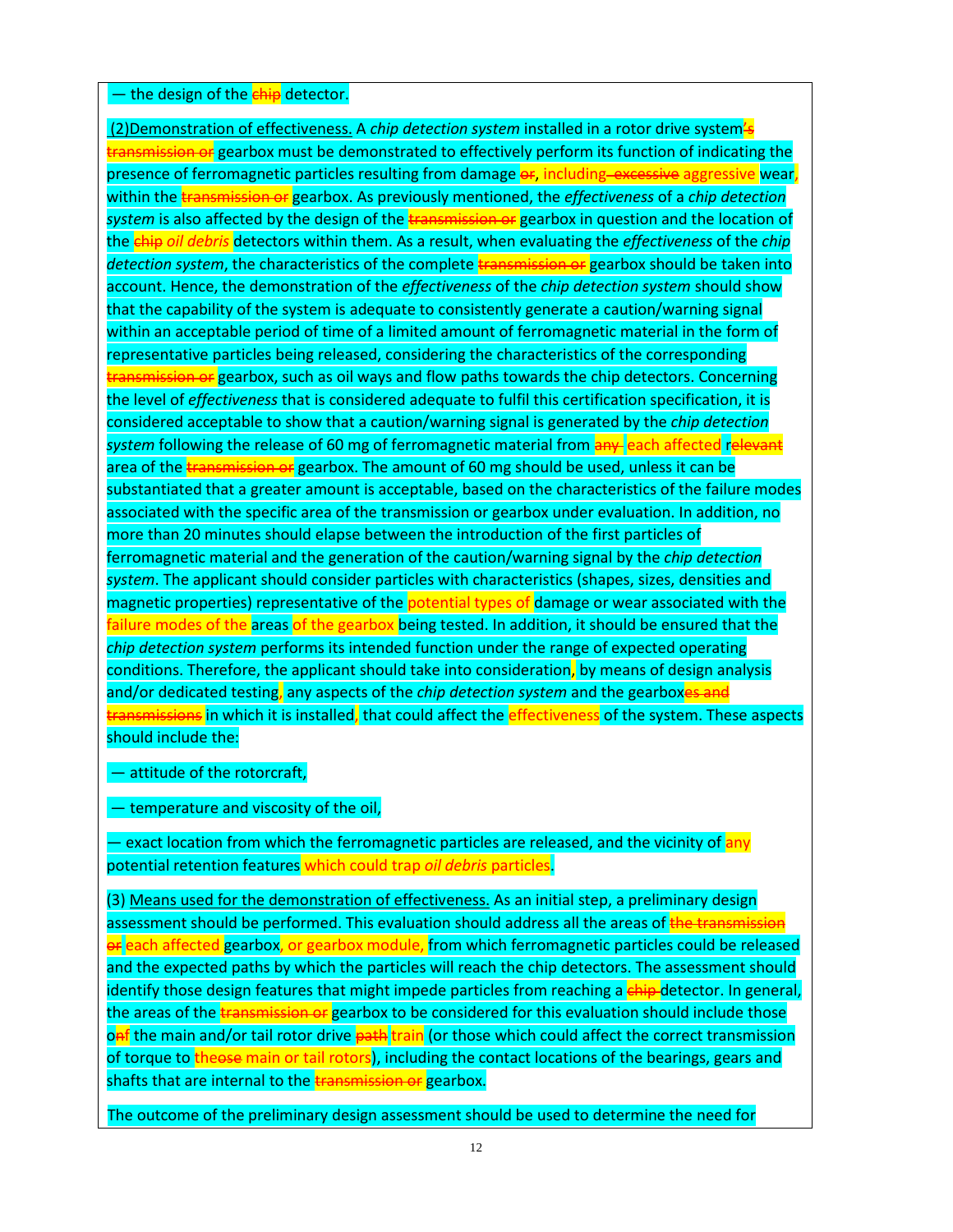testing of each relevant area of <del>rotor drive system transmissions and</del> each affected gearboxes. This could take into consideration that, in cases where a location can be justified to provide a conservative result relative to other locations, the number of areas tested could be optimised. The preliminary design assessment should also establish those areas for which sufficient information exists, based on the any available data from representative tests and or in-service experience from previous designs.

Based on the conclusions of the preliminary design assessment, the *effectiveness* of a *chip detection system* should be established by a combination of the following:

(a) A full-scale certification test of the **transmission or** gearbox by artificially introducing particles of ferromagnetic material, as described in point (2) of AMC 29.1337 . This test should be run in a series of phases, with measured amounts of ferromagnetic material to establish the quantity of material and the time needed to generate the caution/warning signal specified by point (a)(23) of CS 29.1305 for each relevant affected area of the tansmission or gearbox. This compliance method should be used for those areas of transmissions or gearboxes for which the *effectiveness* cannot be confidently established by a detailed design assessment as described in (b) below.

## In addition

— The test should be performed in a fully representative gearbox, including its lubrication system. For gearboxes with pressurised lubrication, some external elements of the lubrication system, which can be justified to have no impact on the results, may be replaced by test equipment.

— The full-scale certification test should be performed at a fixed attitude, rotational speed and lubricating oil temperature corresponding to those in which the gearbox is expected to spend the most time while in operation. The torque transmitted by the gearbox is not considered a relevant parameter for this test.

— The measured amount of ferromagnetic material should be introduced while the gearbox is rotating in stabilised conditions, wherever possible. Each introduction should be performed in a way that represents as closely as possible the expected behaviour of particles produced by the damage or wear mechanism.

— Each area <mark>of a gearbox identified for <del>testing</del> investigation</mark> should be the subject of a dedicated test phase, unless it can be justified that testing more than one area at the same time will still render **representative** valid results for each area.

— The test procedure should ensure that there is no contamination between the test phases. This will often require disassembly and detail cleaning of the gearbox being tested after each test phase.

(b) Detailed design analyses, combined with test data, supporting the performance of the relevant affected chip detectorsion systems in their local environments. This evaluation should be used to demonstrate that adequate design provisions are in place to ensure that the ferromagnetic particles released, as a result of damage or excessive *aggressive wear* in the relevant associated locations, will reach at least one chip detector. Test data should be available to show demonstrate that, based upon the performance of the relevant *chip detectorsion systems* in representative environments, the caution/warning signal specified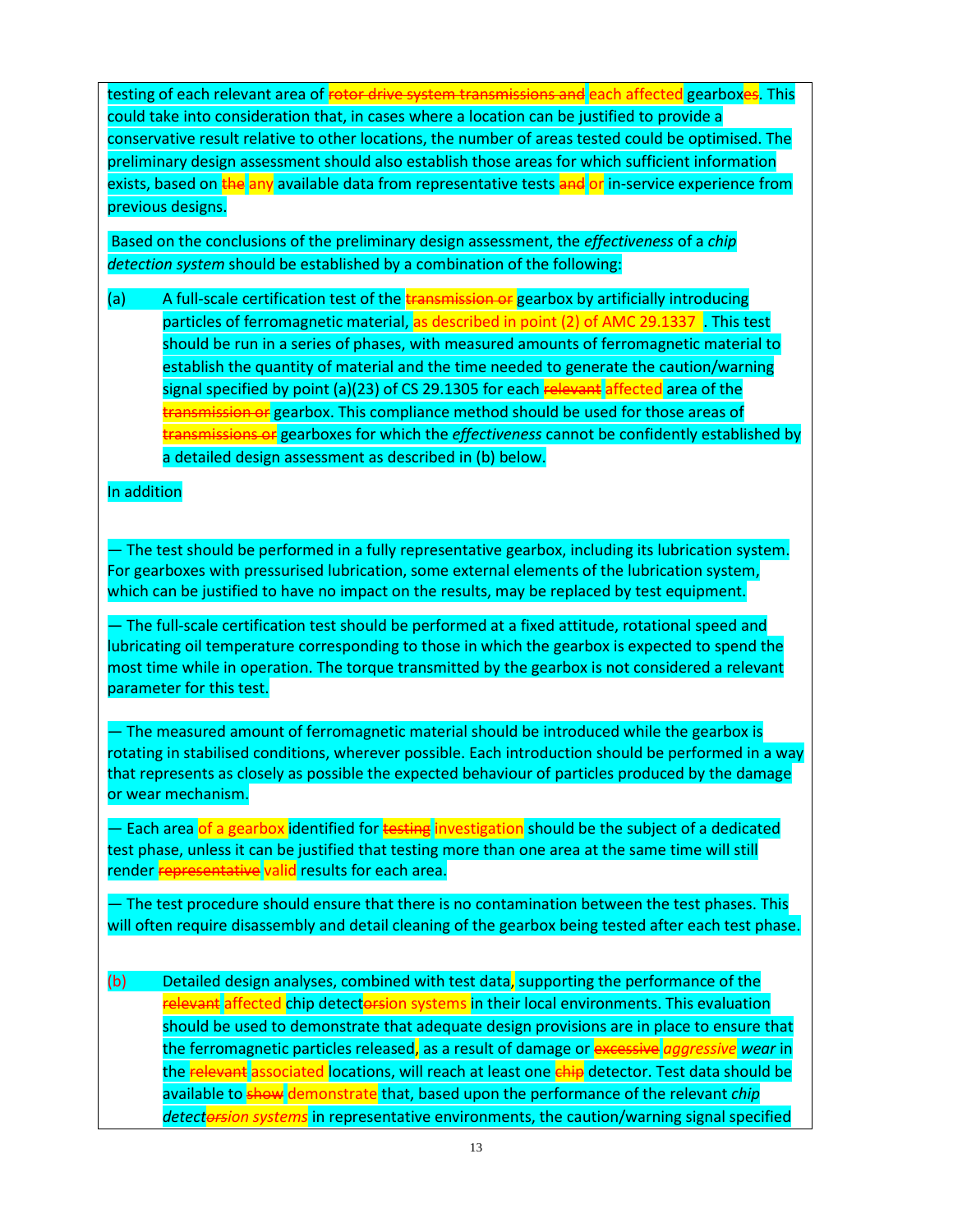by point  $(23x)$  of CS 297.1305 will be generated. When evaluating the available test data, the applicant should consider  $\frac{1}{k}$  whether, depending on the area-location within of the nsmissions or gearboxes where the particles originate, additional test points may be needed, depending on the design of the *chip detectorsion systems* and the areas around them. In general<del>, if</del> progress, representative test data or in-service experience substantiating the impact of e details should be available to support the evaluation. If features have been identified that may trap particles or impede their progress, representative test data or in-service experience demonstrating the impact of these features on the *chip detection system effectiveness* should be reported.

Supporting test data may be obtained from representative full-scale tests, previous similar designs and/or components or sub-assembly tests, as appropriate.

| <b>Commentor:</b> | UK<br>$\overline{\phantom{0}}$<br>^ ^<br><b>UAA</b> |
|-------------------|-----------------------------------------------------|
|-------------------|-----------------------------------------------------|

**Page No:** 14 - 16

**Paragraph No:** AMC 29.1337 Powerplant Instruments (2) and (3)

#### **Comment:**

AMC 29.1337 currently describes performing a "preliminary design assessment" after performing tests to demonstrate the effectiveness of detectors. If the "preliminary design assessment" will be performed in advance of the ODM system effectiveness tests, then it may be more intuitive to exchange the locations of paragraphs (2) and (3) of AMC 29.1337 as currently proposed in the NPA.

#### **Justification:**

Ease of reading and understanding.

#### **Proposed Text:**

As required taking into account the above comment.

| <b>Commentor:</b> | Jk<br>$\Lambda$<br>$\cdot$ |
|-------------------|----------------------------|
|                   |                            |

**Page No:** 15

**Paragraph No:** AMC 29.1337 (3) Powerplant Instruments

#### **Comment:**

The paragraph states "*The assessment should identify those design features that might impede particles from reaching a chip detector*". The objective for this specific requirement activity is not clear.

#### **Justification:**

It is not clear whether the identified design features need to be eliminated or whether the chip detectors need to be relocated so that the features don't have an impact, or whether there needs to be a more in-depth analysis to establish how the features impact the efficiency of the chip detection system. Without a clear requirement for the activity there is a concern that a burden could be created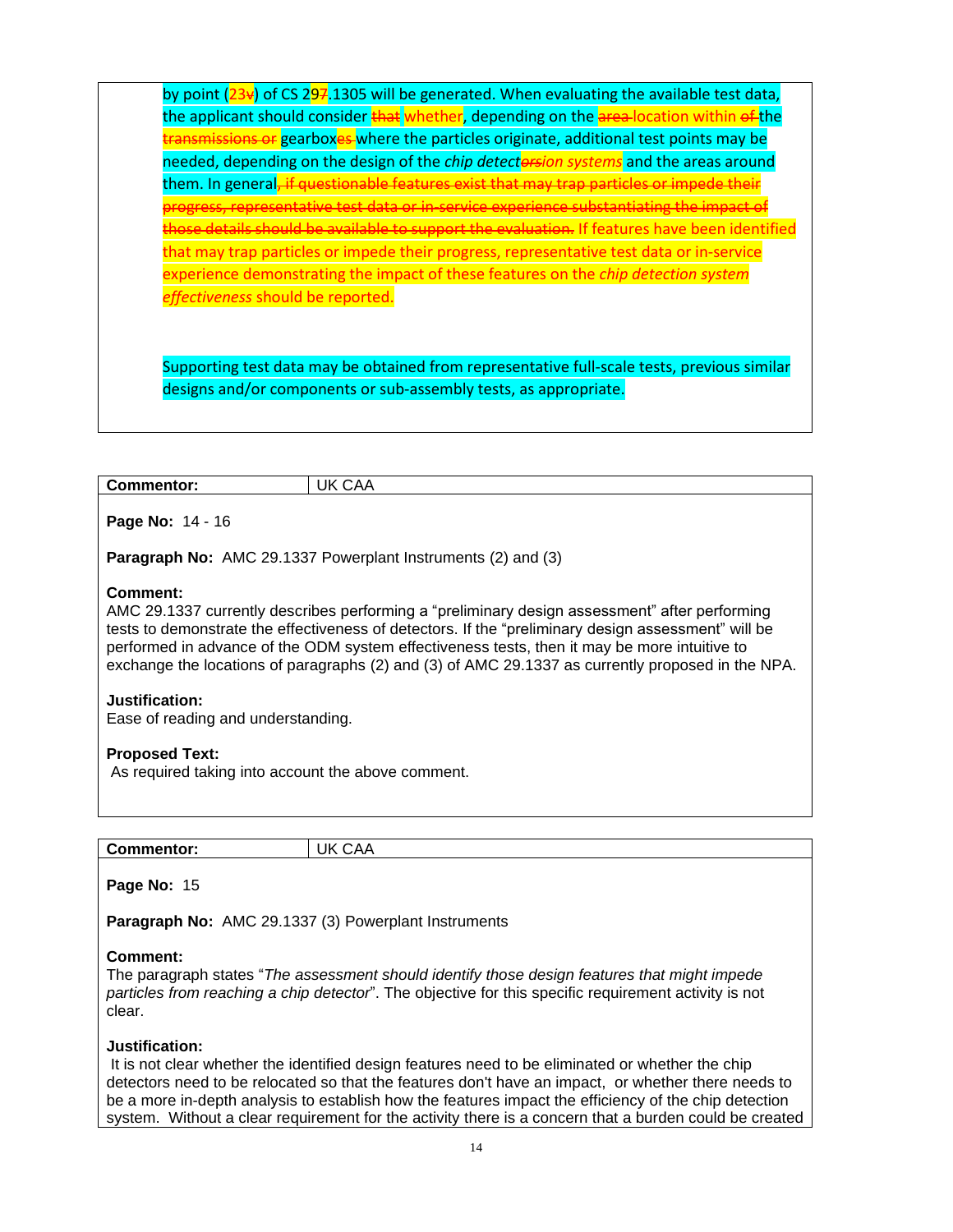on the industry without any material safety benefit.

## **Proposed Text:**

As required taking into account the above comment.

| $\overline{\phantom{a}}$ |  |
|--------------------------|--|
| CAA<br><b>Commentor:</b> |  |

**Page No:** 16 and 18

**Paragraph No:** AMC 29.1337 (3)(b) and AMC 27.1337 (3) Powerplant Instruments

## **Comment:**

It is recommended that the term "excessive wear" is replaced with "aggressive wear" throughout the amendment text.

We also recommend replacing "Test data should be available to show that …" with "Test data should demonstrate that …"

## **Justification:**

"Wear" has a number of meanings the damage mechanisms arising from motion of two contacting surfaces in respect of each other and the damage caused by these mechanisms. If a reader interprets it as the damage caused, then there is an issue. It would be expected that the chip detection system would identify active wear mechanisms before excessive wear damage has occurred. Recommend that EASA makes it clear to the reader that "wear" is a damage mechanism and "excessive" is replaced by "aggressive".

Additionally, the term "aggressive wear" is defined with in the GM or AMC text.

## **Proposed Text:**

As required taking into account the above comment.

Recommend deletion of "area of the transmissions or gearboxes where the particles originate" and replace with "origin of the particles".

In AMC 29.1337 (3)(b) suggest delete reference to "point (v) of CS 27.1305" and replace with "point (23) of CS 29.1305".

| <b>Commentor:</b> | Ik<br>$\mathbf{v}$<br>◡◠◠ |
|-------------------|---------------------------|

#### **Page No:** 16 and 19

**Paragraph No:** AMC 29.1337 (3)(b) and AMC 27.1337 (3) Powerplant instruments

#### **Comment:**

We believe the statement "In general, if questionable features exist that may trap particles or impede their progress, representative test data or in-service experience substantiating the impact of those details should be available to support the evaluation." is unclear.

## **Justification:**

The text could be phrased more positively.

## **Proposed Text:**

Recommend the following amendment:

"If features have been identified that may trap particles or impede their progress, representative test data or in-service experience demonstrating the impact of these feature on the chip detection system efficiency should be reported."